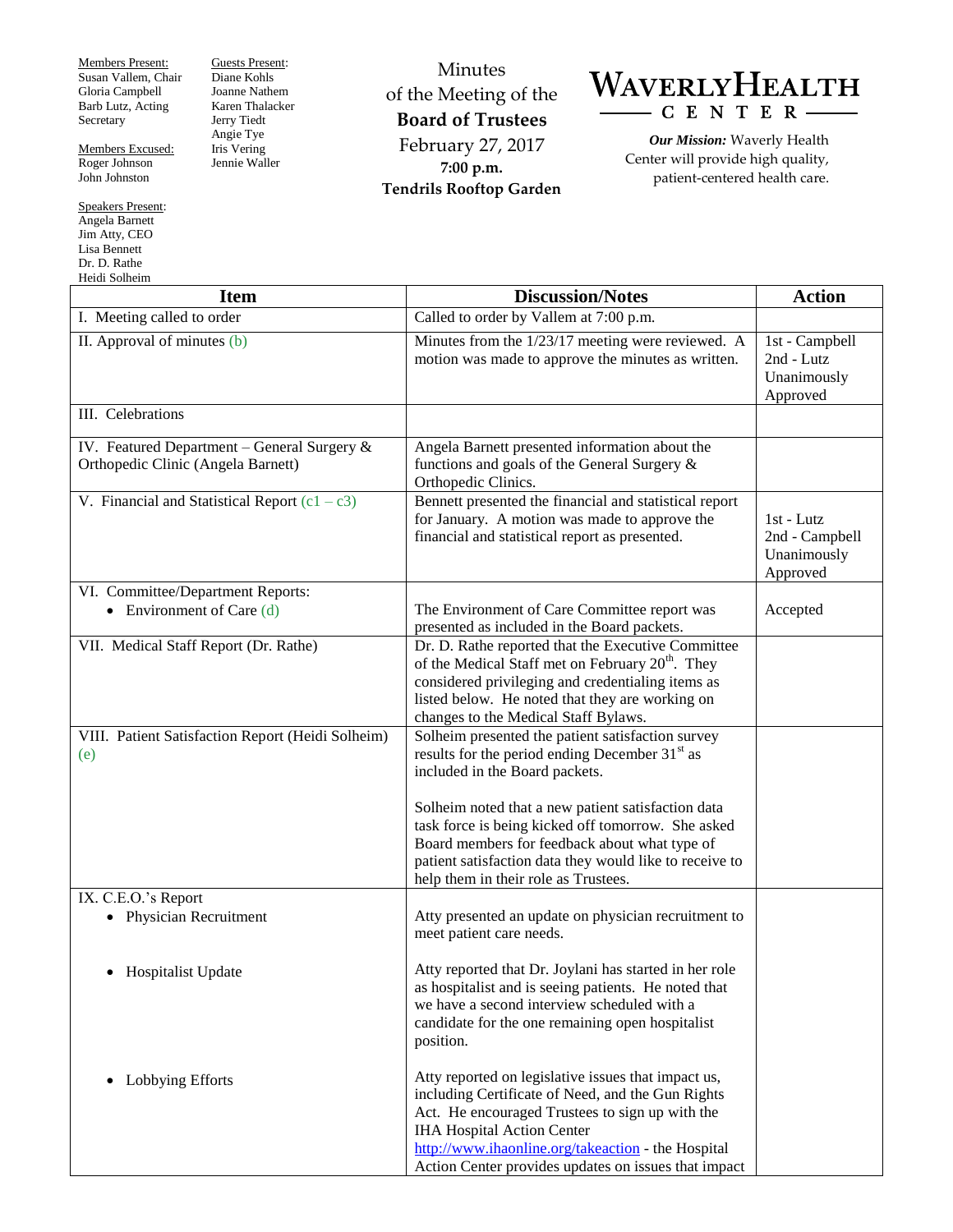|                                                                                                                                                                                                                                                                                                                                                                                                                                                                                                                                                                                                                 | Iowa hospitals, and provides a forum for easily                                                                                                                                                                                                                                                                                                              |                                                         |
|-----------------------------------------------------------------------------------------------------------------------------------------------------------------------------------------------------------------------------------------------------------------------------------------------------------------------------------------------------------------------------------------------------------------------------------------------------------------------------------------------------------------------------------------------------------------------------------------------------------------|--------------------------------------------------------------------------------------------------------------------------------------------------------------------------------------------------------------------------------------------------------------------------------------------------------------------------------------------------------------|---------------------------------------------------------|
|                                                                                                                                                                                                                                                                                                                                                                                                                                                                                                                                                                                                                 | contacting legislators.                                                                                                                                                                                                                                                                                                                                      |                                                         |
| X. Old Business                                                                                                                                                                                                                                                                                                                                                                                                                                                                                                                                                                                                 | None.                                                                                                                                                                                                                                                                                                                                                        |                                                         |
| XI. New Business                                                                                                                                                                                                                                                                                                                                                                                                                                                                                                                                                                                                |                                                                                                                                                                                                                                                                                                                                                              |                                                         |
| • Nursing Annual Report $(g)$                                                                                                                                                                                                                                                                                                                                                                                                                                                                                                                                                                                   | Nathem presented the Nursing Annual Report. A<br>motion was made to accept the report as presented.                                                                                                                                                                                                                                                          | 1st - Campbell<br>2nd - Lutz<br>Unanimously<br>Approved |
| Privilege Requests:<br>Eric Ericson, MD -Radiology, RCI<br>Provisional Appointment to Medical Staff:<br>$\bullet$<br>Connie Joylani, MD - Active,<br>Hospitalist & Emergency Medicine,<br><b>WHC</b><br>$\blacksquare$ Anthony Onuigbo, MD – Active,<br>OB/Gyn, WHC<br>• Marwan Jarmakani, MD - Consulting,<br>Radiology, RCI                                                                                                                                                                                                                                                                                   | Privileging items were presented as individually<br>listed at left. All files have been reviewed by the<br>Executive Committee of the Medical Staff. The<br>Executive Committee recommends approval. A<br>motion was made to approve all privileging items as<br>individually considered and recommended by the<br>Executive Committee of the Medical Staff. | 1st - Lutz<br>2nd - Campbell<br>Unanimously<br>Approved |
| Change in Category:<br>$\bullet$<br>· Brendan Girschek, MD -<br>Ophthalmology, CVMS (from<br>Consulting to Courtesy/Provisional)<br>• Lee Fagre, MD - Family Practice,<br>WFHC (from Active to<br>Courtesy/Provisional)                                                                                                                                                                                                                                                                                                                                                                                         |                                                                                                                                                                                                                                                                                                                                                              |                                                         |
| <b>Recommendations Regarding Provisional</b><br>$\bullet$<br>Status:<br>• Jodi Bangasser, ARNP - Active, Family<br>Practice, WHC<br>Umar Chaudhry, MD - Consulting,<br>Radiology, RCI<br>• Sheila Foster, DO - Consulting,<br>Radiology, RCI<br>• Ryan Holdsworth, MD - Courtesy,<br>Radiology, RCI<br>• David Lenninger, CRNA - Courtesy<br>(Locums), Anesthesia<br>• Jessica Webb, DO – Active, Family<br>Practice, WHC<br>Kathie Whitt, DPM - Courtesy, Family<br>Foot Healthcare<br>• Joshua Zawacki, DO - Consulting,<br>Radiology, RCI<br>• Orietta Girard, MD - Courtesy<br>(Locums), Emergency Medicine |                                                                                                                                                                                                                                                                                                                                                              |                                                         |
| Revised Clinical Privilege Forms:<br>• Otolaryngology (i1)<br>• Dermatology $(i2)$<br>$\bullet$ OB/Gyn (i3)<br>$\blacksquare$ Psychiatry (i4)<br>$\blacksquare$ ARNP (i5)<br>Cardiovascular Disease (i6)<br>• Family Practice (i7)<br>$\blacksquare$ Hospitalist (i8)<br>• Physician Assistant (i9)                                                                                                                                                                                                                                                                                                             | The revised clinical privilege forms, listed at left,<br>were presented for review as included in the Board<br>packets. The revised privilege forms have been<br>reviewed by the Executive Committee of the Medical<br>Staff and are recommended for approval. A motion<br>was made to approve the revised privilege forms as<br>written.                    | 1st - Campbell<br>2nd - Lutz<br>Unanimously<br>Approved |